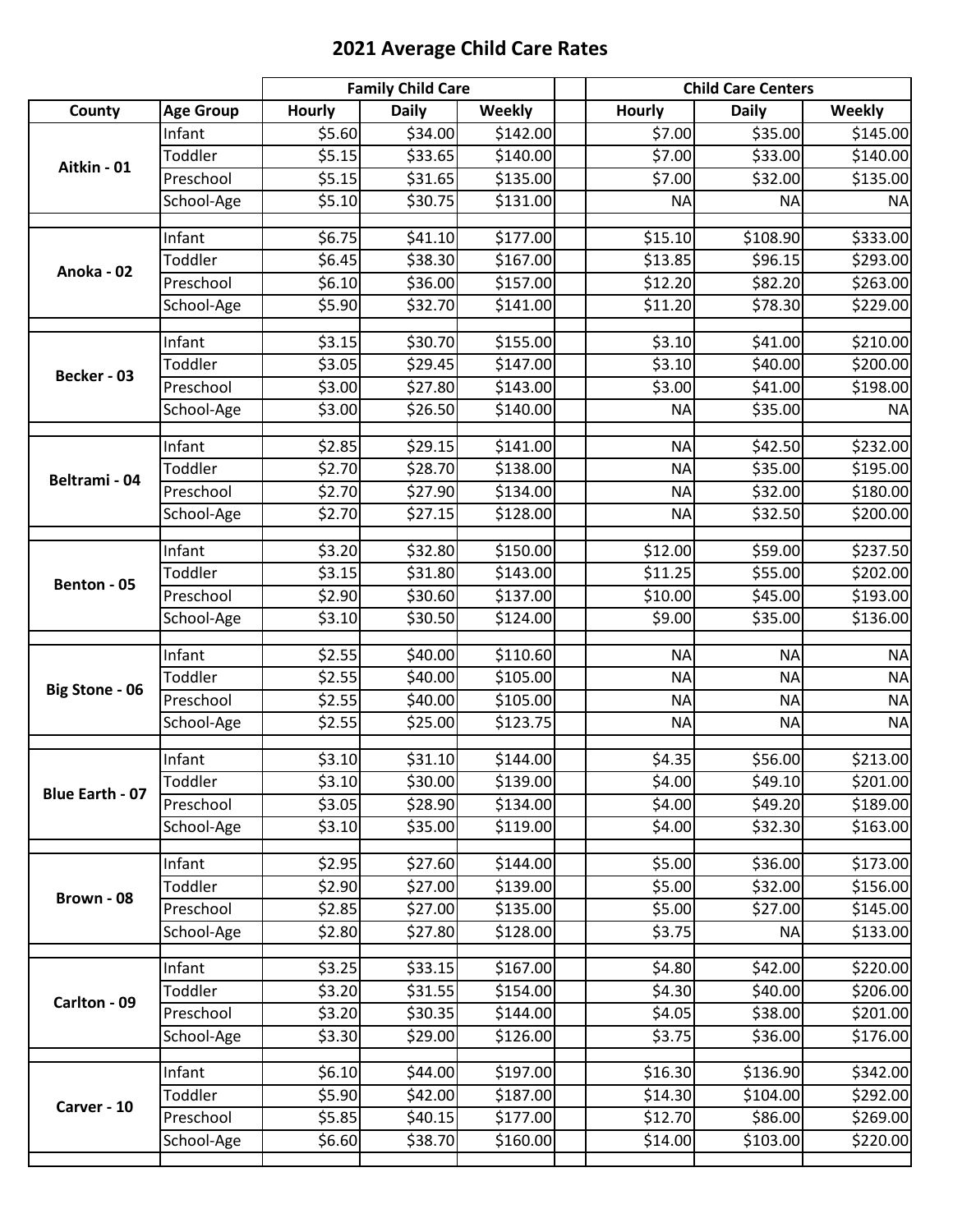|                  |                   |                  | <b>Family Child Care</b> |               |                        | <b>Child Care Centers</b> |               |
|------------------|-------------------|------------------|--------------------------|---------------|------------------------|---------------------------|---------------|
| County           | <b>Age Group</b>  | <b>Hourly</b>    | <b>Daily</b>             | <b>Weekly</b> | Hourly                 | <b>Daily</b>              | <b>Weekly</b> |
|                  | Infant            | \$2.75           | \$29.00                  | \$144.00      | <b>NA</b>              | <b>NA</b>                 | \$188.00      |
| <b>Cass - 11</b> | Toddler           | \$2.50           | \$28.15                  | \$141.00      | \$3.65                 | 535.00                    | \$167.00      |
|                  | Preschool         | \$2.50           | \$27.55                  | \$139.00      | \$3.45                 | \$33.00                   | \$165.00      |
|                  | School-Age        | \$2.50           | \$27.30                  | \$132.00      | <b>NA</b>              | <b>NA</b>                 | <b>NA</b>     |
|                  | Infant            | \$2.80           | \$29.00                  | \$128.00      | <b>NA</b>              | \$40.00                   | \$170.00      |
|                  | Toddler           | \$2.75           | \$28.50                  | \$125.00      | <b>NA</b>              | \$32.50                   | \$148.00      |
| Chippewa - 12    | Preschool         | \$2.75           | \$26.30                  | \$122.00      | <b>NA</b>              | \$31.50                   | \$143.00      |
|                  | School-Age        | \$2.90           | \$25.70                  | \$114.00      | <b>NA</b>              | \$25.00                   | \$125.00      |
|                  | Infant            | \$4.80           | \$36.50                  | \$162.00      | \$12.00                | \$72.35                   | \$257.00      |
|                  | Toddler           | \$4.30           | \$33.00                  | \$153.00      | \$12.00                | \$72.75                   | \$228.00      |
| Chisago - 13     | Preschool         | \$4.30           | \$32.00                  | \$148.00      | \$10.00                | \$66.25                   | \$216.00      |
|                  | School-Age        | \$3.60           | \$28.00                  | \$138.00      | <b>NA</b>              | \$35.00                   | \$150.00      |
|                  | Infant            | \$4.05           | \$32.80                  | \$152.00      | \$7.55                 | <b>NA</b>                 | \$215.00      |
|                  | Toddler           | \$4.00           | \$31.20                  | \$144.00      | \$6.55                 | \$43.00                   | \$208.00      |
| <b>Clay - 14</b> | Preschool         | \$3.70           | \$29.80                  | \$139.00      | \$5.55                 | \$38.50                   | \$194.00      |
|                  | School-Age        | \$3.50           | \$27.50                  | \$123.00      | \$4.55                 | \$25.00                   | \$156.00      |
|                  |                   |                  |                          |               |                        |                           |               |
|                  | Infant            | \$2.80           | \$27.00                  | \$134.00      | <b>NA</b>              | <b>NA</b>                 | <b>NA</b>     |
| Clearwater - 15  | Toddler           | \$2.60           | \$26.00                  | \$130.00      | <b>NA</b>              | <b>NA</b>                 | <b>NA</b>     |
|                  | Preschool         | \$2.50           | \$25.25                  | \$125.00      | <b>NA</b>              | <b>NA</b>                 | <b>NA</b>     |
|                  | School-Age        | \$2.50           | \$23.40                  | \$115.00      | <b>NA</b>              | <b>NA</b>                 | <b>NA</b>     |
|                  | Infant            | <b>NA</b>        | \$39.30                  | <b>NA</b>     | <b>NA</b>              | \$46.00                   | \$230.00      |
|                  | Toddler           | <b>NA</b>        | \$37.70                  | <b>NA</b>     | <b>NA</b>              | \$44.00                   | \$220.00      |
| <b>Cook - 16</b> | Preschool         | <b>NA</b>        | \$38.60                  | <b>NA</b>     | \$2.50                 | \$42.00                   | \$210.00      |
|                  | School-Age        | <b>NA</b>        | \$37.00                  | <b>NA</b>     | <b>NA</b>              | <b>NA</b>                 | <b>NA</b>     |
|                  | Infant            | \$2.70           | \$28.30                  | \$136.00      | \$3.10                 | \$33.10                   | <b>NA</b>     |
|                  | Toddler           | \$2.60           | \$28.30                  | \$134.00      | \$2.95                 | \$32.45                   | <b>NA</b>     |
| Cottonwood - 17  | Preschool         | \$2.60           | \$28.30                  | \$131.00      | \$2.85                 | \$31.15                   | <b>NA</b>     |
|                  | School-Age        | \$2.80           | \$28.30                  | \$89.00       | \$2.80                 | \$30.80                   | <b>NA</b>     |
|                  |                   |                  |                          |               |                        |                           |               |
|                  | Infant            | \$3.40           | \$29.40                  | \$139.00      | \$8.35                 | \$40.60                   | \$183.00      |
|                  | Toddler           | \$3.40           | \$28.50                  | \$135.00      | \$8.35                 | \$39.30                   | \$171.00      |
| Crow Wing - 18   | Preschool         | \$3.30           | \$28.20                  | \$131.00      | \$8.35                 | \$37.80                   | \$163.00      |
|                  | School-Age        | \$3.25           | \$27.60                  | \$131.00      | \$5.00                 | \$33.10                   | \$127.50      |
|                  | Infant            | \$7.40           | \$44.00                  | \$203.00      | \$15.50                | \$128.00                  | \$355.00      |
|                  | Toddler           | \$7.05           | \$42.00                  | \$193.00      | \$13.75                | \$113.00                  | \$314.00      |
| Dakota - 19      | Preschool         | \$6.65           | \$40.00                  | \$182.00      | \$12.05                | \$96.80                   | \$279.00      |
|                  | School-Age        | \$6.30           | \$36.00                  | \$162.00      | \$11.30                | \$88.65                   | \$252.00      |
|                  |                   |                  |                          |               |                        |                           |               |
|                  | Infant<br>Toddler | \$3.60<br>\$3.60 | \$32.30                  | \$158.00      | <b>NA</b><br><b>NA</b> | \$45.40<br>\$41.60        | \$208.00      |
| Dodge - 20       |                   |                  | \$30.30                  | \$152.00      |                        |                           | \$187.00      |
|                  | Preschool         | \$3.40           | \$30.00                  | \$144.00      | <b>NA</b>              | \$38.60                   | \$175.00      |
|                  | School-Age        | \$3.00           | \$27.00                  | \$120.00      | <b>NA</b>              | \$29.00                   | <b>NA</b>     |
|                  | Infant            | \$2.85           | \$31.00                  | \$148.00      | <b>NA</b>              | \$49.00                   | \$223.00      |
| Douglas - 21     | Toddler           | \$2.80           | \$29.10                  | \$139.00      | <b>NA</b>              | \$45.00                   | \$194.00      |
|                  | Preschool         | \$2.70           | \$28.50                  | \$132.00      | <b>NA</b>              | \$44.00                   | \$170.00      |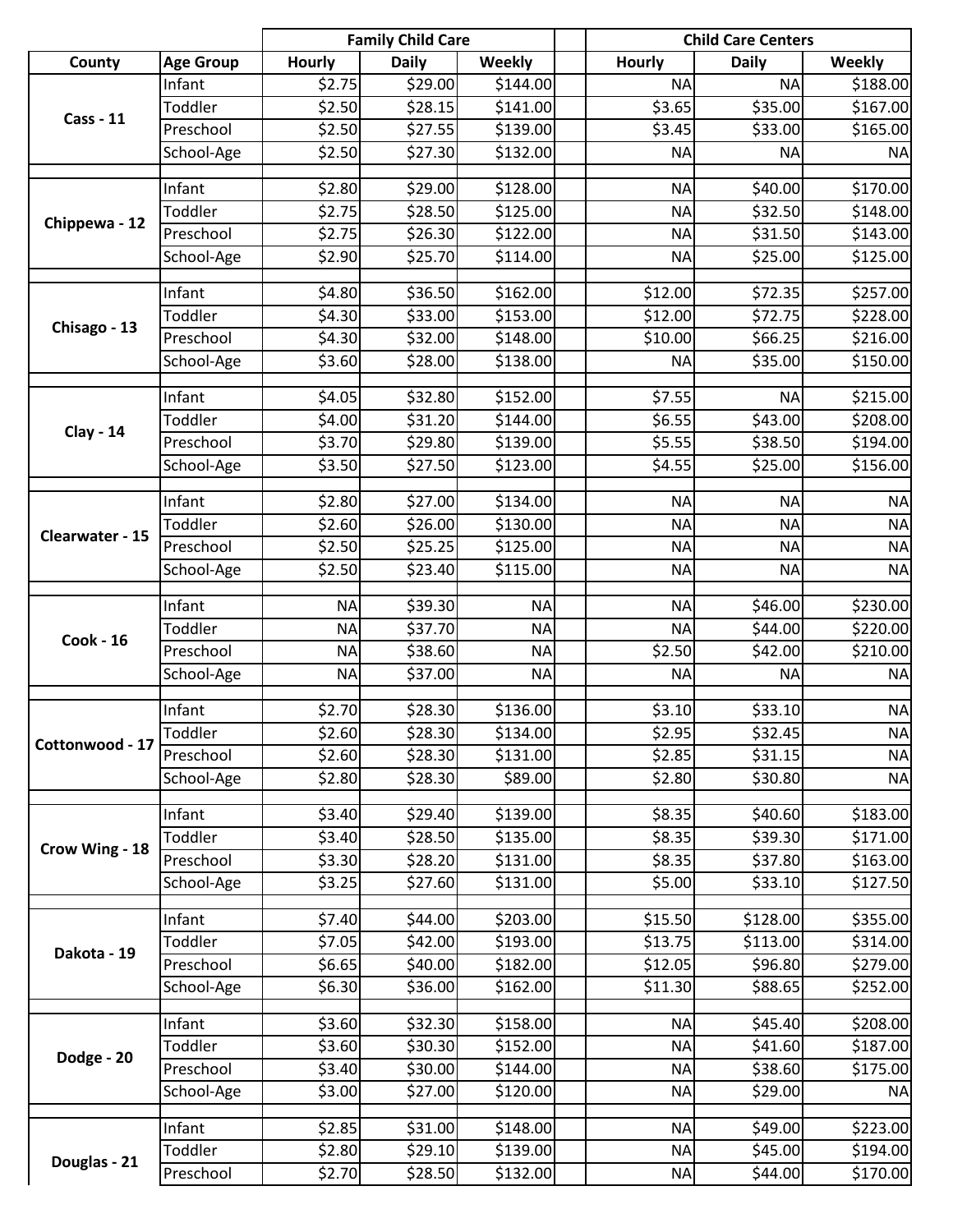|                |                  |                    | <b>Family Child Care</b> |          |               | <b>Child Care Centers</b> |               |  |
|----------------|------------------|--------------------|--------------------------|----------|---------------|---------------------------|---------------|--|
| County         | <b>Age Group</b> | <b>Hourly</b>      | <b>Daily</b>             | Weekly   | <b>Hourly</b> | <b>Daily</b>              | <b>Weekly</b> |  |
|                | School-Age       | \$2.75             | \$26.55                  | \$124.00 | <b>NA</b>     | \$35.00                   | \$120.00      |  |
|                | Infant           | \$2.70             | \$29.30                  | \$114.00 | \$3.80        | \$38.00                   | \$188.00      |  |
|                | Toddler          | \$2.70             | \$28.40                  | \$112.00 | \$3.65        | \$34.85                   | \$171.00      |  |
| Faribault - 22 | Preschool        | \$2.70             | \$28.40                  | \$109.00 | \$3.55        | \$32.40                   | \$143.00      |  |
|                | School-Age       | \$2.65             | \$25.40                  | \$108.00 | \$3.55        | \$30.00                   | \$114.00      |  |
|                |                  |                    |                          |          |               |                           |               |  |
|                | Infant           | \$2.75             | \$30.85                  | \$144.00 | \$4.40        | <b>NA</b>                 | \$159.00      |  |
| Fillmore - 23  | Toddler          | \$2.75             | \$30.00                  | \$142.00 | \$4.20        | <b>NA</b>                 | \$151.00      |  |
|                | Preschool        | \$2.70             | \$29.20                  | \$142.00 | \$4.00        | <b>NA</b>                 | \$133.00      |  |
|                | School-Age       | \$2.70             | \$28.75                  | \$137.00 | \$3.90        | <b>NA</b>                 | \$125.00      |  |
|                | Infant           | \$3.05             | \$25.00                  | \$124.50 | \$5.00        | <b>NA</b>                 | \$210.00      |  |
|                | Toddler          | \$2.90             | \$25.00                  | \$120.00 | \$4.50        | <b>NA</b>                 | \$194.00      |  |
| Freeborn - 24  | Preschool        | \$2.90             | \$25.00                  | \$120.00 | <b>NA</b>     | <b>NA</b>                 | \$174.00      |  |
|                | School-Age       | \$2.80             | \$25.00                  | \$118.00 | \$5.00        | <b>NA</b>                 | \$169.00      |  |
|                |                  |                    |                          |          |               |                           |               |  |
|                | Infant           | \$4.40             | \$31.60                  | \$157.00 | \$10.75       | \$72.00                   | \$207.00      |  |
| Goodhue - 25   | Toddler          | \$4.30             | \$30.70                  | \$152.00 | \$9.75        | \$67.00                   | \$192.00      |  |
|                | Preschool        | \$4.25             | \$30.00                  | \$147.00 | \$7.10        | \$50.00                   | \$181.00      |  |
|                | School-Age       | \$4.15             | \$30.25                  | \$142.00 | \$7.20        | \$46.00                   | \$176.00      |  |
|                | Infant           | <b>NA</b>          | \$27.50                  | \$133.00 | <b>NA</b>     | <b>NA</b>                 | <b>NA</b>     |  |
|                | Toddler          | <b>NA</b>          | \$24.50                  | \$130.00 | <b>NA</b>     | <b>NA</b>                 | <b>NA</b>     |  |
| Grant - 26     | Preschool        | <b>NA</b>          | \$24.50                  | \$128.00 | <b>NA</b>     | <b>NA</b>                 | <b>NA</b>     |  |
|                | School-Age       | <b>NA</b>          | \$22.60                  | \$127.00 | <b>NA</b>     | <b>NA</b>                 | <b>NA</b>     |  |
|                |                  |                    |                          |          |               |                           |               |  |
|                | Infant           | \$7.90             | \$50.40                  | \$223.00 | \$13.75       | \$131.65                  | \$385.00      |  |
| Hennepin - 27  | Toddler          | \$7.60             | \$48.30                  | \$212.00 | \$12.15       | \$108.05                  | \$333.00      |  |
|                | Preschool        | \$7.30             | \$45.80                  | \$198.00 | \$10.85       | \$90.95                   | \$289.00      |  |
|                | School-Age       | \$6.80             | \$41.00                  | \$175.00 | \$10.10       | \$83.20                   | \$250.00      |  |
|                | Infant           | \$3.20             | \$22.70                  | \$135.00 | <b>NA</b>     | \$36.00                   | \$146.00      |  |
|                | Toddler          | \$3.10             | \$22.70                  | \$132.00 | <b>NA</b>     | \$35.00                   | \$142.00      |  |
| Houston - 28   | Preschool        | \$3.10             | \$23.25                  | \$130.00 | <b>NA</b>     | \$33.00                   | \$134.00      |  |
|                | School-Age       | \$3.00             | \$21.00                  | \$127.00 | \$2.50        | \$28.00                   | \$130.00      |  |
|                |                  |                    |                          |          |               |                           |               |  |
|                | Infant           | $\overline{$}3.50$ | \$29.65                  | \$152.00 | <b>NA</b>     | <b>NA</b>                 | \$215.00      |  |
| Hubbard - 29   | Toddler          | \$2.85             | \$28.20                  | \$146.00 | <b>NA</b>     | <b>NA</b>                 | \$200.00      |  |
|                | Preschool        | \$2.85             | \$27.85                  | \$143.00 | <b>NA</b>     | <b>NA</b>                 | \$190.00      |  |
|                | School-Age       | \$2.85             | \$26.45                  | \$139.00 | <b>NA</b>     | <b>NA</b>                 | <b>NA</b>     |  |
|                | Infant           | \$3.85             | \$34.80                  | \$161.00 | \$12.65       | \$61.00                   | \$215.00      |  |
|                | Toddler          | \$3.85             | \$33.65                  | \$149.00 | \$12.40       | \$56.50                   | \$201.00      |  |
| Isanti - 30    | Preschool        | \$3.70             | \$31.15                  | \$143.00 | \$11.00       | \$45.70                   | \$186.00      |  |
|                | School-Age       | \$3.75             | \$30.85                  | \$133.00 | \$11.00       | \$39.00                   | \$170.00      |  |
|                |                  |                    |                          |          |               |                           |               |  |
|                | Infant           | \$3.75             | \$33.35                  | \$171.00 | \$4.20        | <b>NA</b>                 | \$215.00      |  |
| Itasca - 31    | Toddler          | \$3.60             | \$31.00                  | \$161.00 | \$3.80        | <b>NA</b>                 | \$185.00      |  |
|                | Preschool        | \$3.55             | \$29.25                  | \$153.00 | \$3.60        | <b>NA</b>                 | \$170.00      |  |
|                | School-Age       | \$3.55             | \$28.60                  | \$144.00 | \$3.60        | <b>NA</b>                 | <b>NA</b>     |  |
|                |                  |                    |                          |          |               |                           |               |  |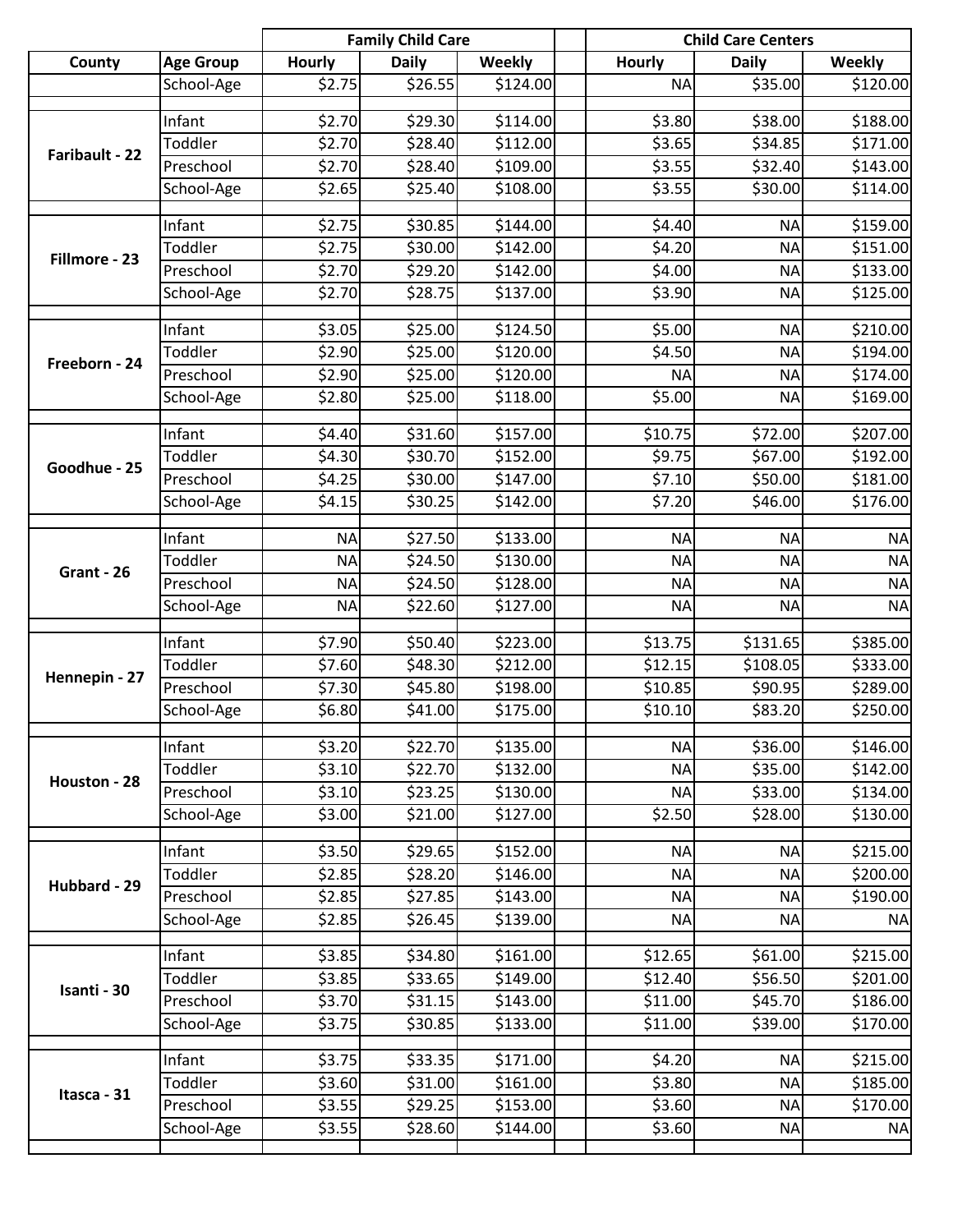|                    |                  |               | <b>Family Child Care</b> |               |               | <b>Child Care Centers</b> |           |
|--------------------|------------------|---------------|--------------------------|---------------|---------------|---------------------------|-----------|
| County             | <b>Age Group</b> | <b>Hourly</b> | <b>Daily</b>             | <b>Weekly</b> | <b>Hourly</b> | <b>Daily</b>              | Weekly    |
|                    | Infant           | \$3.35        | \$23.00                  | \$132.00      | <b>NA</b>     | <b>NA</b>                 | \$170.00  |
| Jackson - 32       | Toddler          | \$3.25        | \$23.00                  | \$127.00      | <b>NA</b>     | <b>NA</b>                 | \$164.00  |
|                    | Preschool        | \$3.25        | \$22.60                  | \$121.00      | <b>NA</b>     | <b>NA</b>                 | \$164.00  |
|                    | School-Age       | \$3.25        | \$22.00                  | \$94.00       | <b>NA</b>     | <b>NA</b>                 | \$50.00   |
|                    | Infant           | \$5.20        | \$28.40                  | \$139.00      | <b>NA</b>     | \$48.00                   | \$190.00  |
|                    | Toddler          | \$5.20        | \$27.80                  | \$139.00      | <b>NA</b>     | \$46.00                   | \$180.00  |
| Kanabec - 33       | Preschool        | \$5.20        | \$26.70                  | \$131.00      | <b>NA</b>     | \$44.00                   | \$170.00  |
|                    | School-Age       | \$5.20        | \$25.75                  | \$124.00      | <b>NA</b>     | <b>NA</b>                 | <b>NA</b> |
|                    | Infant           | \$2.85        | \$26.80                  | \$133.00      | \$10.00       | \$55.50                   | \$203.00  |
|                    | Toddler          | \$2.80        | \$26.40                  | \$129.00      | \$10.00       | \$53.30                   | \$190.00  |
| Kandiyohi - 34     | Preschool        | \$2.80        | \$26.10                  | \$126.00      | \$10.00       | \$53.30                   | \$182.00  |
|                    | School-Age       | \$2.70        | \$25.85                  | \$120.00      | \$7.70        | \$50.00                   | \$158.00  |
|                    |                  |               |                          |               |               |                           |           |
|                    | Infant           | \$3.33        | \$26.50                  | \$132.00      | <b>NA</b>     | \$31.00                   | <b>NA</b> |
| Kittson - 35       | Toddler          | \$2.50        | \$25.70                  | \$117.00      | <b>NA</b>     | \$29.00                   | <b>NA</b> |
|                    | Preschool        | \$2.50        | \$25.00                  | \$117.00      | <b>NA</b>     | \$29.00                   | <b>NA</b> |
|                    | School-Age       | \$2.50        | \$24.45                  | \$117.00      | <b>NA</b>     | <b>NA</b>                 | <b>NA</b> |
|                    | Infant           | \$3.25        | \$25.35                  | \$117.00      | <b>NA</b>     | <b>NA</b>                 | <b>NA</b> |
|                    | Toddler          | \$3.20        | \$24.35                  | \$111.00      | <b>NA</b>     | <b>NA</b>                 | <b>NA</b> |
| Koochiching - 36   | Preschool        | \$3.15        | \$25.00                  | \$114.00      | <b>NA</b>     | <b>NA</b>                 | <b>NA</b> |
|                    | School-Age       | \$3.15        | \$25.00                  | \$114.00      | <b>NA</b>     | <b>NA</b>                 | <b>NA</b> |
|                    | Infant           | \$2.65        | \$25.20                  | \$118.00      | <b>NA</b>     | \$40.00                   | \$170.00  |
|                    | Toddler          | \$2.65        | \$25.20                  | \$113.00      | <b>NA</b>     | \$38.00                   | \$160.00  |
| Lac qui Parle - 37 | Preschool        | \$2.65        | \$25.20                  | \$108.00      | <b>NA</b>     | \$36.00                   | \$155.00  |
|                    | School-Age       | \$2.65        | <b>NA</b>                | \$102.00      | <b>NA</b>     | <b>NA</b>                 | <b>NA</b> |
|                    |                  |               |                          |               |               |                           |           |
|                    | Infant           | \$2.95        | \$30.30                  | \$150.00      | <b>NA</b>     | <b>NA</b>                 | \$235.00  |
| <b>Lake - 38</b>   | Toddler          | \$2.95        | \$28.80                  | \$150.00      | NAI           | <b>NA</b>                 | \$220.00  |
|                    | Preschool        | \$2.95        | \$27.60                  | \$150.00      | \$3.80        | <b>NA</b>                 | <b>NA</b> |
|                    | School-Age       | \$2.95        | \$26.90                  | \$150.00      | <b>NA</b>     | <b>NA</b>                 | <b>NA</b> |
|                    | Infant           | \$8.00        | \$25.30                  | \$126.00      | <b>NA</b>     | <b>NA</b>                 | <b>NA</b> |
| Lake of the        | Toddler          | \$8.00        | \$25.30                  | \$126.00      | <b>NA</b>     | <b>NA</b>                 | <b>NA</b> |
| Woods - 39         | Preschool        | \$8.00        | \$24.70                  | \$124.00      | <b>NA</b>     | <b>NA</b>                 | <b>NA</b> |
|                    | School-Age       | \$8.00        | \$24.70                  | \$124.00      | <b>NA</b>     | <b>NA</b>                 | <b>NA</b> |
|                    | Infant           | \$3.15        | \$33.20                  | \$157.00      | <b>NA</b>     | <b>NA</b>                 | \$180.00  |
|                    | Toddler          | \$3.10        | \$31.10                  | \$149.00      | <b>NA</b>     | <b>NA</b>                 | \$170.00  |
| Le Sueur - 40      | Preschool        | \$3.10        | \$30.10                  | \$146.00      | <b>NA</b>     | <b>NA</b>                 | \$138.00  |
|                    | School-Age       | \$3.00        | \$28.30                  | \$136.00      | <b>NA</b>     | <b>NA</b>                 | \$116.00  |
|                    |                  |               |                          |               |               |                           |           |
|                    | Infant           | \$2.65        | <b>NA</b>                | \$123.00      | <b>NA</b>     | <b>NA</b>                 | <b>NA</b> |
| Lincoln - 41       | Toddler          | \$2.65        | <b>NA</b>                | \$121.00      | <b>NA</b>     | <b>NA</b>                 | <b>NA</b> |
|                    | Preschool        | \$2.60        | <b>NA</b>                | \$115.00      | <b>NA</b>     | <b>NA</b>                 | <b>NA</b> |
|                    | School-Age       | \$2.60        | \$25.00                  | \$109.00      | <b>NA</b>     | <b>NA</b>                 | <b>NA</b> |
|                    | Infant           | \$2.90        | \$29.50                  | \$137.00      | \$4.60        | \$45.00                   | \$190.00  |
|                    | Toddler          | \$2.80        | \$27.30                  | \$135.00      | \$4.30        | \$40.00                   | \$170.00  |
| <b>Lyon - 42</b>   | Preschool        | \$2.75        | \$27.30                  | \$130.00      | \$4.05        | \$38.00                   | \$165.00  |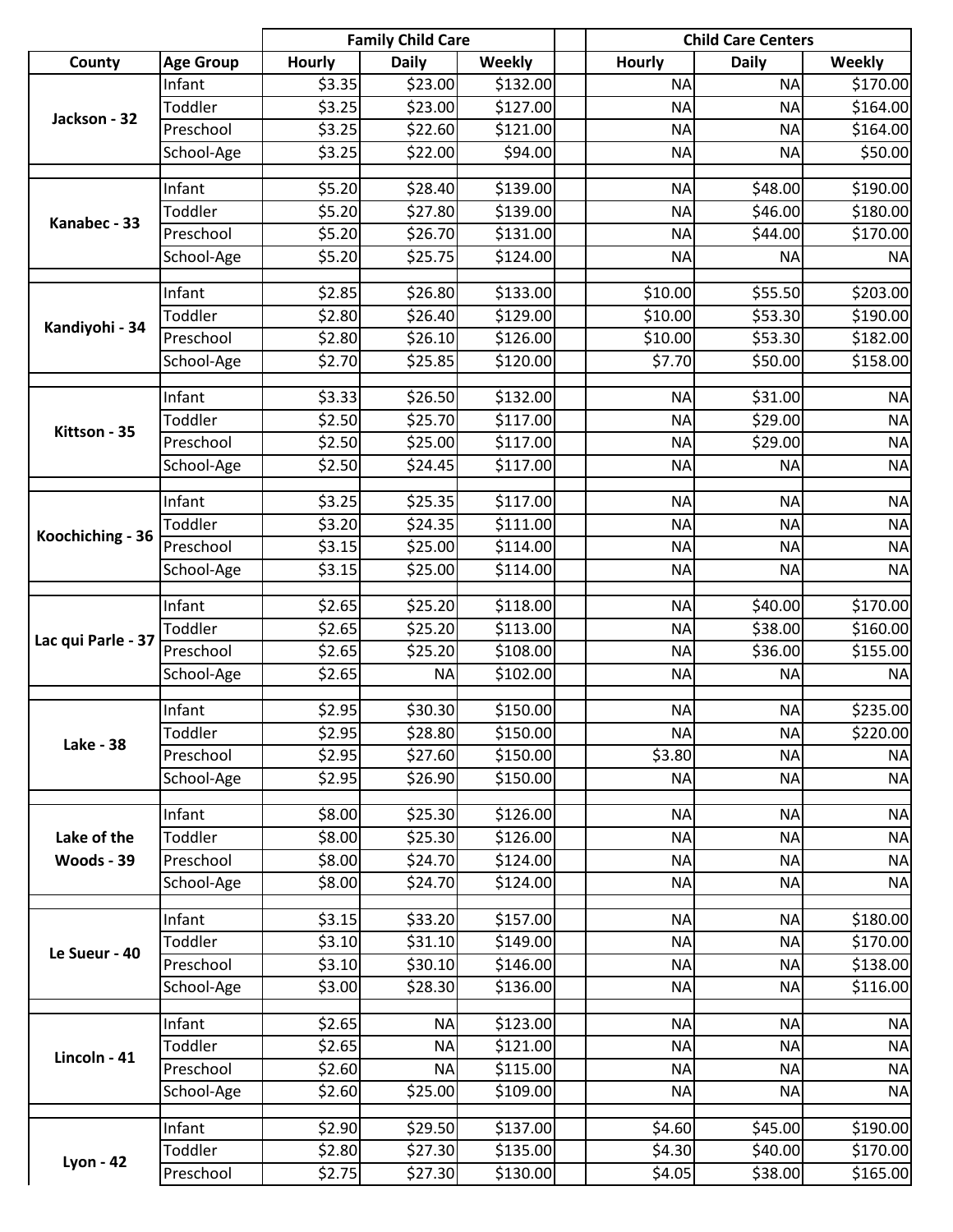|                 |                  |                    | <b>Family Child Care</b> |               |               | <b>Child Care Centers</b> |               |
|-----------------|------------------|--------------------|--------------------------|---------------|---------------|---------------------------|---------------|
| County          | <b>Age Group</b> | <b>Hourly</b>      | <b>Daily</b>             | <b>Weekly</b> | <b>Hourly</b> | <b>Daily</b>              | <b>Weekly</b> |
|                 | School-Age       | \$2.75             | \$27.30                  | \$85.00       | \$3.95        | \$38.00                   | \$165.00      |
|                 | Infant           | \$2.85             | \$26.30                  | \$145.00      | \$3.00        | <b>NA</b>                 | <b>NA</b>     |
|                 | Toddler          | \$2.85             | \$26.30                  | \$145.00      | \$3.00        | <b>NA</b>                 | <b>NA</b>     |
| Mahnomen - 44   | Preschool        | \$2.85             | \$25.70                  | \$145.00      | \$3.00        | <b>NA</b>                 | <b>NA</b>     |
|                 | School-Age       | \$3.15             | \$24.20                  | \$135.00      | \$3.00        | <b>NA</b>                 | <b>NA</b>     |
|                 |                  |                    |                          |               |               |                           |               |
|                 | Infant           | \$2.50             | \$27.50                  | \$130.00      | <b>NA</b>     | \$48.00                   | \$165.00      |
| Marshall - 45   | Toddler          | \$2.50             | \$27.50                  | \$124.00      | <b>NA</b>     | \$47.00                   | \$163.00      |
|                 | Preschool        | \$2.50             | \$27.50                  | \$118.00      | <b>NA</b>     | \$42.00                   | \$155.00      |
|                 | School-Age       | \$2.50             | \$25.00                  | \$114.00      | <b>NA</b>     | <b>NA</b>                 | \$125.00      |
|                 | Infant           | \$2.50             | \$25.40                  | \$129.00      | <b>NA</b>     | <b>NA</b>                 | \$220.00      |
|                 | Toddler          | \$2.50             | \$25.40                  | \$124.00      | <b>NA</b>     | <b>NA</b>                 | \$200.00      |
| Martin - 46     | Preschool        | \$2.50             | \$24.40                  | \$119.00      | <b>NA</b>     | <b>NA</b>                 | \$185.00      |
|                 | School-Age       | \$2.40             | \$21.80                  | \$97.00       | <b>NA</b>     | <b>NA</b>                 | <b>NA</b>     |
|                 |                  |                    |                          |               |               |                           |               |
|                 | Infant           | \$2.95             | \$31.00                  | \$138.00      | \$8.75        | \$53.50                   | \$234.00      |
| McLeod - 43     | Toddler          | \$2.85             | \$29.30                  | \$129.00      | \$6.70        | \$45.50                   | \$192.00      |
|                 | Preschool        | \$2.75             | \$27.40                  | \$123.00      | \$5.30        | \$43.50                   | \$180.00      |
|                 | School-Age       | \$2.75             | \$25.30                  | \$99.00       | \$3.90        | <b>NA</b>                 | \$159.00      |
|                 | Infant           | \$3.20             | \$26.30                  | \$132.00      | <b>NA</b>     | \$50.00                   | \$202.00      |
|                 | Toddler          | \$3.20             | \$26.30                  | \$125.00      | <b>NA</b>     | \$50.00                   | \$184.00      |
| Meeker - 47     | Preschool        | \$3.20             | \$25.70                  | \$117.00      | <b>NA</b>     | \$50.00                   | \$177.00      |
|                 | School-Age       | \$3.15             | \$26.00                  | \$101.00      | <b>NA</b>     | \$50.00                   | \$131.00      |
|                 |                  |                    |                          |               |               |                           |               |
|                 | Infant           | \$2.50             | \$31.50                  | \$145.00      | \$6.00        | \$50.00                   | \$203.00      |
| Mille Lacs - 48 | Toddler          | \$2.40             | \$29.90                  | \$139.00      | \$6.00        | \$46.50                   | \$189.00      |
|                 | Preschool        | \$2.40             | \$27.80                  | \$134.00      | \$6.00        | \$42.50                   | \$170.00      |
|                 | School-Age       | \$2.35             | \$25.70                  | \$129.00      | \$10.00       | \$38.50                   | \$153.00      |
|                 | Infant           | $\overline{$}3.10$ | \$28.95                  | \$139.00      | <b>NA</b>     | <b>NA</b>                 | \$157.00      |
|                 | Toddler          | \$2.90             | \$27.20                  | \$131.00      | <b>NA</b>     | \$30.00                   | \$140.00      |
| Morrison - 49   | Preschool        | \$2.80             | \$26.40                  | \$126.00      | <b>NA</b>     | \$30.00                   | \$134.00      |
|                 | School-Age       | \$2.75             | \$25.90                  | \$118.00      | <b>NA</b>     | <b>NA</b>                 | <b>NA</b>     |
|                 |                  |                    |                          |               |               |                           |               |
|                 | Infant           | \$3.10             | \$32.00                  | \$140.00      | <b>NA</b>     | <b>NA</b>                 | \$183.00      |
| Mower - 50      | Toddler          | \$3.05             | \$29.30                  | \$136.00      | <b>NA</b>     | <b>NA</b>                 | \$172.00      |
|                 | Preschool        | \$3.00             | \$28.60                  | \$131.00      | \$4.50        | <b>NA</b>                 | \$159.00      |
|                 | School-Age       | \$3.00             | \$28.80                  | \$127.00      | \$4.00        | <b>NA</b>                 | <b>NA</b>     |
|                 | Infant           | \$2.55             | \$20.00                  | \$103.00      | \$4.50        | <b>NA</b>                 | <b>NA</b>     |
|                 | Toddler          | \$2.50             | \$25.00                  | \$100.00]     | \$4.50        | <b>NA</b>                 | <b>NA</b>     |
| Murray - 51     | Preschool        | \$2.50             | \$25.00                  | \$100.00      | \$4.50        | <b>NA</b>                 | <b>NA</b>     |
|                 | School-Age       | \$2.50             | \$25.00                  | \$100.00      | \$4.50        | <b>NA</b>                 | <b>NA</b>     |
|                 |                  |                    |                          |               |               |                           |               |
|                 | Infant           | \$2.90             | \$29.00                  | \$145.00      | \$5.50        | \$60.00                   | \$202.00      |
| Nicollet - 52   | Toddler          | \$2.90             | \$31.60                  | \$142.00      | \$4.85        | \$55.00                   | \$189.00      |
|                 | Preschool        | \$2.85             | \$30.80                  | \$137.00      | \$4.90        | \$50.00                   | \$180.00      |
|                 | School-Age       | \$2.85             | \$27.00                  | \$127.00      | <b>NA</b>     | \$27.00                   | \$150.00      |
|                 |                  |                    |                          |               |               |                           |               |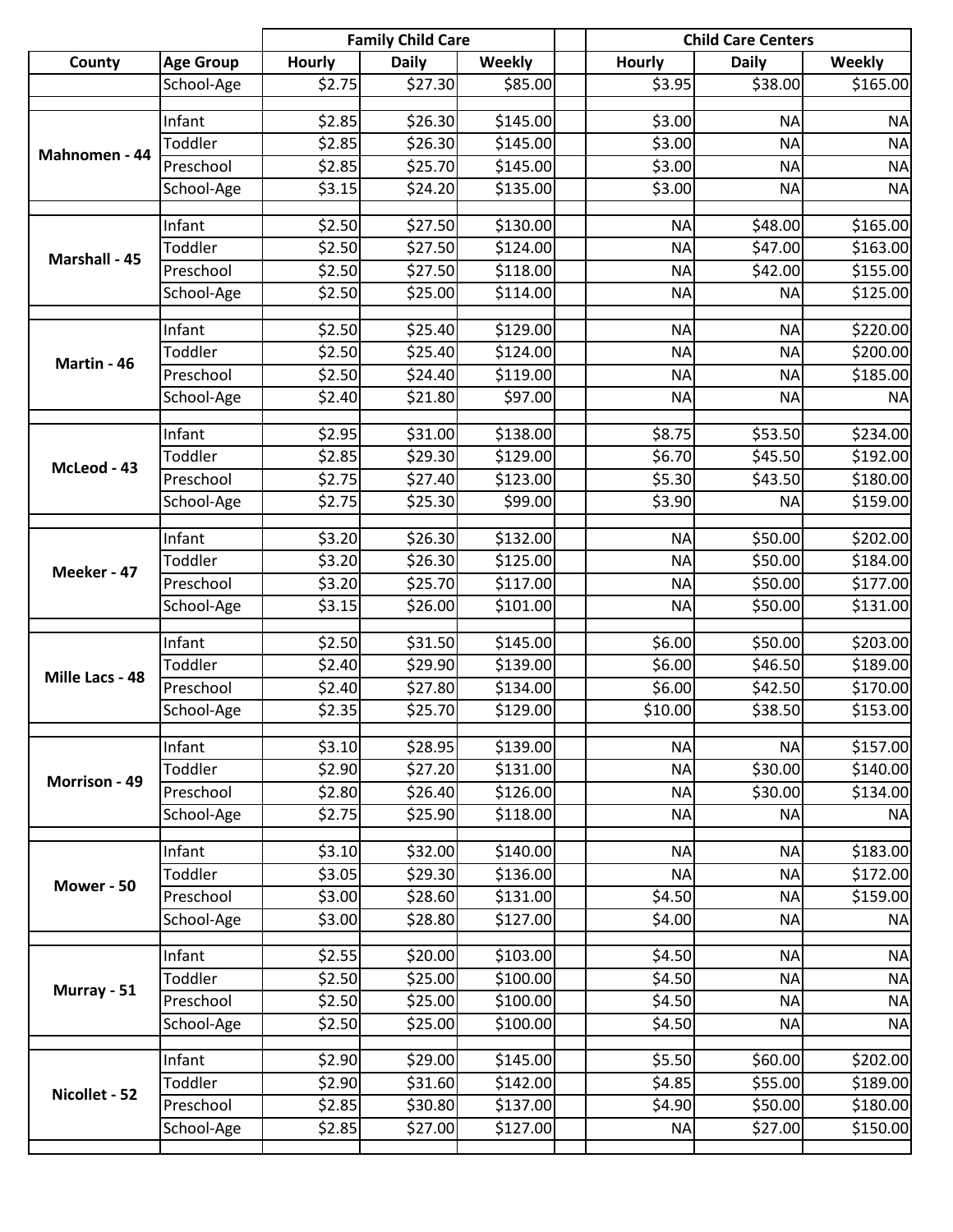|                        |                   |                  | <b>Family Child Care</b> |                      |                    | <b>Child Care Centers</b> |                      |
|------------------------|-------------------|------------------|--------------------------|----------------------|--------------------|---------------------------|----------------------|
| County                 | <b>Age Group</b>  | <b>Hourly</b>    | <b>Daily</b>             | <b>Weekly</b>        | <b>Hourly</b>      | <b>Daily</b>              | Weekly               |
|                        | Infant            | \$2.70           | \$27.85                  | \$117.00             | \$5.60             | \$56.00                   | \$158.00             |
| Nobles - 53            | Toddler           | \$2.60           | \$27.85                  | \$116.00             | \$5.60             | \$56.00                   | \$158.00             |
|                        | Preschool         | \$2.60           | \$26.70                  | \$115.00             | \$4.70             | \$56.00                   | \$154.00             |
|                        | School-Age        | \$2.60           | \$25.85                  | \$93.00              | \$4.70             | \$56.00                   | \$154.00             |
|                        | Infant            | \$2.75           | \$22.80                  | \$120.00             | <b>NA</b>          | <b>NA</b>                 | \$200.00             |
|                        | Toddler           | \$2.70           | \$22.80                  | \$120.00             | <b>NA</b>          | <b>NA</b>                 | \$185.00             |
| Norman - 54            | Preschool         | \$2.70           | \$22.40                  | \$110.00             | <b>NA</b>          | <b>NA</b>                 | \$175.00             |
|                        | School-Age        | \$2.60           | \$20.00                  | \$110.00             | \$3.00             | <b>NA</b>                 | \$170.00             |
|                        | Infant            | \$5.00           | \$37.60                  | \$187.00             | \$14.40            | $\overline{$}3115.20$     | \$356.00             |
|                        | Toddler           | \$4.85           | \$35.90                  | \$180.00             | \$12.60            | \$103.30                  | \$309.00             |
| Olmsted - 55           | Preschool         | \$4.60           | \$33.90                  | \$170.00             | \$11.20            | \$85.00                   | \$277.00             |
|                        | School-Age        | \$4.30           | \$31.70                  | \$156.00             | \$10.65            | \$83.00                   | \$243.00             |
|                        | Infant            | \$3.05           | \$27.80                  | \$140.00             | <b>NA</b>          | <b>NA</b>                 | \$199.00             |
|                        | Toddler           | \$3.00           | \$26.70                  | \$137.00             | <b>NA</b>          | <b>NA</b>                 | \$199.00             |
| <b>Otter Tail - 56</b> | Preschool         | \$2.85           | \$25.70                  | \$129.00             | <b>NA</b>          | <b>NA</b>                 | \$152.00             |
|                        | School-Age        | \$2.85           | \$24.80                  | \$126.00             | <b>NA</b>          | <b>NA</b>                 | \$165.00             |
|                        | Infant            | \$3.00           | \$30.00                  | \$132.00             | <b>NA</b>          | \$36.00                   | \$175.00             |
|                        | Toddler           | \$3.00           | \$28.80                  | \$128.00             | <b>NA</b>          | \$35.00                   | \$165.00             |
| Pennington - 57        | Preschool         | \$3.00           | \$29.00                  | \$124.00             | <b>NA</b>          | \$34.00                   | \$160.00             |
|                        | School-Age        | \$3.00           | \$29.00                  | \$115.00             | <b>NA</b>          | \$33.00                   | \$155.00             |
|                        |                   |                  |                          |                      |                    |                           |                      |
|                        | Infant            | \$3.50           | \$29.85                  | \$142.00             | <b>NA</b>          | \$35.00                   | \$205.00             |
| <b>Pine - 58</b>       | Toddler           | \$3.50           | \$28.50                  | \$138.00             | <b>NA</b>          | \$34.00                   | \$186.00             |
|                        | Preschool         | \$3.40           | \$27.75                  | \$134.00             | <b>NA</b>          | \$31.00                   | \$175.00             |
|                        | School-Age        | \$3.40           | \$26.50                  | \$134.00             | <b>NA</b>          | \$26.00                   | \$180.00             |
|                        | Infant            | \$2.80           | \$26.90                  | \$116.00             | \$3.75             | <b>NA</b>                 | \$158.00             |
|                        | Toddler           | \$2.65           | \$25.25                  | \$112.00             | \$3.60             | <b>NA</b>                 | \$138.00             |
| Pipestone - 59         | Preschool         | \$2.60           | \$23.50                  | \$104.00             | \$3.45             | <b>NA</b>                 | \$124.00             |
|                        | School-Age        | \$2.60           | \$23.25                  | \$102.00             | \$3.15             | <b>NA</b>                 | \$113.00             |
|                        | Infant            | \$2.35           | \$26.60                  | \$140.00             | <b>NA</b>          | <b>NA</b>                 | \$174.00             |
|                        | Toddler           | \$2.55           | \$26.00                  | \$136.00             | <b>NA</b>          | <b>NA</b>                 | \$173.00             |
| <b>Polk - 60</b>       | Preschool         | \$2.50           | \$25.25                  | \$132.00             | <b>NA</b>          | \$32.00                   | \$158.00             |
|                        | School-Age        | \$2.45           | \$23.25                  | \$110.00             | <b>NA</b>          | <b>NA</b>                 | \$148.00             |
|                        | Infant            | \$2.90           | \$26.75                  | \$128.00             | <b>NA</b>          | <b>NA</b>                 | \$195.00             |
|                        | Toddler           | \$2.80           | \$26.50                  | \$126.00             | <b>NA</b>          | <b>NA</b>                 | \$170.00             |
| <b>Pope - 61</b>       | Preschool         | \$2.80           | \$25.25                  | \$123.00             | <b>NA</b>          | <b>NA</b>                 | \$155.00             |
|                        | School-Age        | \$2.80           | \$25.60                  | \$108.00             | <b>NA</b>          | <b>NA</b>                 | \$155.00             |
|                        |                   |                  |                          |                      |                    |                           |                      |
|                        | Infant<br>Toddler | \$7.80<br>\$7.40 | \$45.65<br>\$43.30       | \$198.00<br>\$187.00 | \$16.00<br>\$13.90 | \$134.50                  | \$381.00<br>\$334.00 |
| Ramsey - 62            | Preschool         | \$7.10           | \$41.30                  | \$178.00             | \$11.95            | \$113.70<br>\$92.30       | \$285.00             |
|                        |                   |                  |                          |                      |                    | \$85.20                   |                      |
|                        | School-Age        | \$6.50           | \$37.00                  | \$159.00             | \$10.25            |                           | \$246.00             |
|                        | Infant            | \$2.40           | \$25.00                  | \$120.00             | <b>NA</b>          | \$32.00                   | \$160.00             |
| Red Lake - 63          | Toddler           | \$2.35           | \$25.00                  | \$121.00             | <b>NA</b>          | \$30.00                   | \$150.00             |
|                        | Preschool         | \$2.35           | \$24.75                  | \$121.00             | <b>NA</b>          | \$29.50                   | \$148.00             |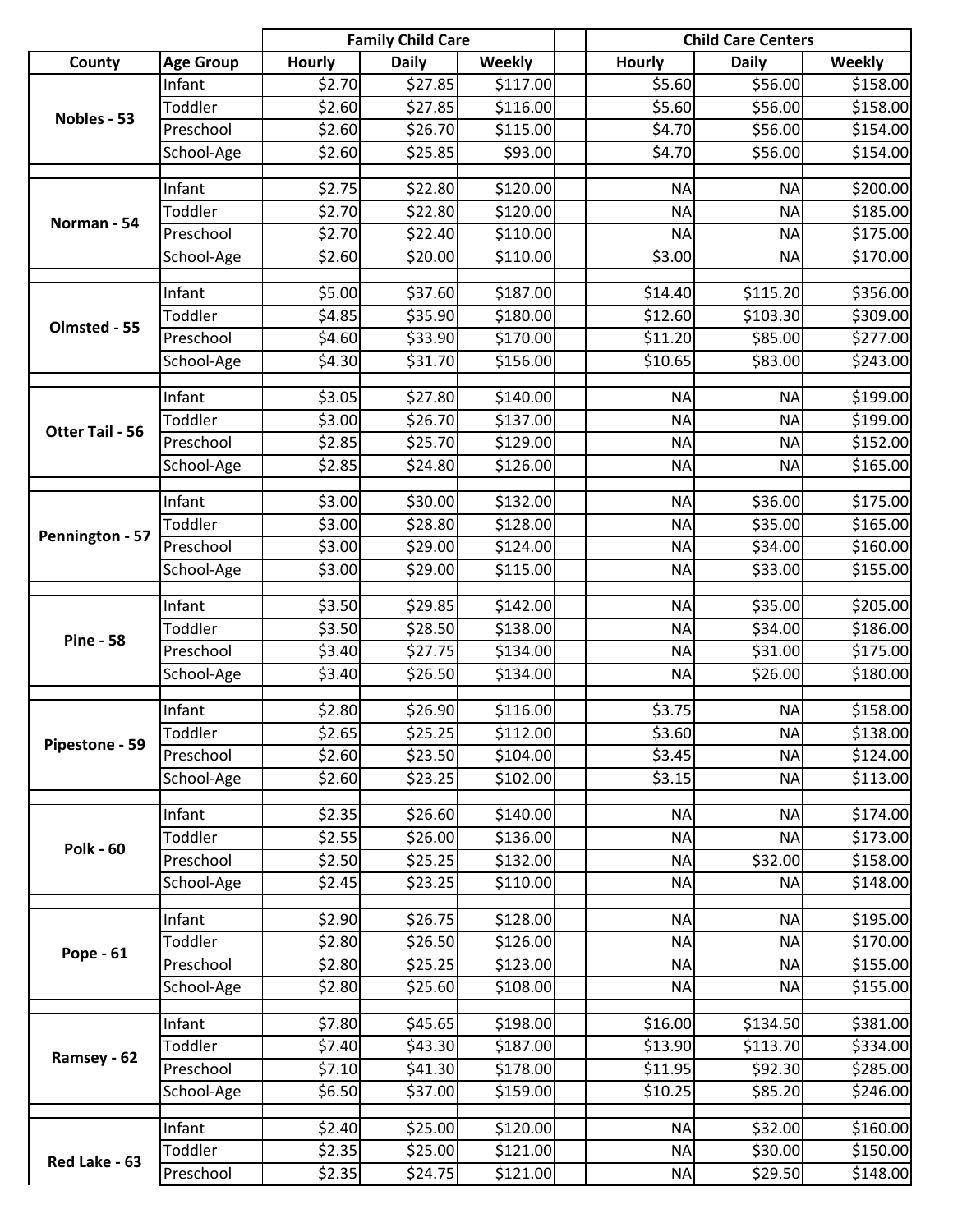|                   |                      |                  | <b>Family Child Care</b> |               | <b>Child Care Centers</b> |              |               |
|-------------------|----------------------|------------------|--------------------------|---------------|---------------------------|--------------|---------------|
| County            | <b>Age Group</b>     | <b>Hourly</b>    | <b>Daily</b>             | <b>Weekly</b> | <b>Hourly</b>             | <b>Daily</b> | <b>Weekly</b> |
|                   | School-Age           | \$2.35           | \$24.75                  | \$121.00      | <b>NA</b>                 | <b>NA</b>    | <b>NA</b>     |
|                   | Infant               | \$2.65           |                          | \$134.00      |                           |              | <b>NA</b>     |
|                   |                      |                  | \$29.30                  |               | <b>NA</b>                 | <b>NA</b>    |               |
| Redwood - 64      | Toddler<br>Preschool | \$2.60           | \$29.30                  | \$131.00      | <b>NA</b>                 | <b>NA</b>    | <b>NA</b>     |
|                   |                      | \$2.60<br>\$2.65 | \$28.20                  | \$127.00      | <b>NA</b>                 | <b>NA</b>    | <b>NA</b>     |
|                   | School-Age           |                  | \$28.20                  | \$106.00      | <b>NA</b>                 | <b>NA</b>    | <b>NA</b>     |
|                   | Infant               | \$3.05           | \$30.00                  | \$123.00      | \$3.90                    | \$38.20      | \$168.00      |
|                   | Toddler              | \$2.90           | \$26.70                  | \$122.00      | \$3.80                    | \$35.50      | \$161.00      |
| Renville - 65     | Preschool            | \$2.80           | \$25.00                  | \$119.00      | \$3.70                    | \$33.00      | \$153.00      |
|                   | School-Age           | \$2.80           | \$19.35                  | \$102.00      | \$3.85                    | \$31.00      | \$136.00      |
|                   |                      |                  |                          |               |                           |              |               |
|                   | Infant               | \$4.40           | \$34.20                  | \$156.00      | \$4.15                    | \$77.00      | \$263.00      |
| <b>Rice - 66</b>  | Toddler              | \$3.80           | \$32.50                  | \$152.00      | \$3.95                    | \$70.00      | \$247.00      |
|                   | Preschool            | \$3.75           | \$31.40                  | \$149.00      | \$5.05                    | \$68.00      | \$235.00      |
|                   | School-Age           | \$3.20           | \$29.00                  | \$142.00      | \$3.95                    | <b>NA</b>    | \$212.00      |
|                   | Infant               | \$2.55           | \$23.75                  | \$110.00      | <b>NA</b>                 | <b>NA</b>    | <b>NA</b>     |
|                   | Toddler              | \$2.55           | \$23.75                  | \$110.00      | <b>NA</b>                 | <b>NA</b>    | <b>NA</b>     |
| <b>Rock - 67</b>  | Preschool            | \$2.50           | \$23.75                  | \$107.00      | <b>NA</b>                 | <b>NA</b>    | <b>NA</b>     |
|                   | School-Age           | \$2.50           | \$23.75                  | \$102.00      | <b>NA</b>                 | <b>NA</b>    | <b>NA</b>     |
|                   |                      |                  |                          |               |                           |              |               |
|                   | Infant               | <b>NA</b>        | \$23.50                  | \$120.00      | <b>NA</b>                 | <b>NA</b>    | <b>NA</b>     |
| Roseau - 68       | Toddler              | <b>NA</b>        | \$22.65                  | \$119.00      | <b>NA</b>                 | <b>NA</b>    | <b>NA</b>     |
|                   | Preschool            | \$2.00           | \$22.50                  | \$117.00      | <b>NA</b>                 | <b>NA</b>    | <b>NA</b>     |
|                   | School-Age           | \$2.00           | \$22.00                  | \$116.00      | <b>NA</b>                 | <b>NA</b>    | <b>NA</b>     |
|                   | Infant               | \$5.90           | \$44.20                  | \$198.00      | \$15.60                   | \$136.45     | \$350.00      |
|                   | Toddler              | \$5.60           | \$42.70                  | \$190.00      | \$13.80                   | \$116.20     | \$298.00      |
| <b>Scott - 70</b> | Preschool            | \$5.45           | \$40.00                  | \$179.00      | \$10.90                   | \$94.40      | \$262.00      |
|                   | School-Age           | \$5.50           | \$35.90                  | \$158.00      | \$10.60                   | \$91.10      | \$248.00      |
|                   |                      |                  |                          |               |                           |              |               |
|                   | Infant               | \$4.85           | \$35.20                  | \$169.00      | \$15.00                   | \$80.60      | \$253.00      |
| Sherburne - 71    | Toddler              | \$4.65           | \$33.60                  | \$159.00      | \$13.30                   | \$71.90      | \$230.00      |
|                   | Preschool            | \$4.50           | \$31.75                  | \$148.00      | \$10.25                   | \$62.80      | \$200.00      |
|                   | School-Age           | \$4.30           | \$28.15                  | \$130.00      | \$10.30                   | \$67.50      | \$183.00      |
|                   | Infant               | \$2.80           | \$29.80                  | \$153.00      | <b>NA</b>                 | <b>NA</b>    | \$185.00      |
|                   | Toddler              | \$2.80           | \$29.80                  | \$148.00      | <b>NA</b>                 | <b>NA</b>    | \$165.00      |
| Sibley - 72       | Preschool            | \$2.80           | \$29.20                  | \$148.00      | <b>NA</b>                 | <b>NA</b>    | \$145.00      |
|                   | School-Age           | \$2.80           | \$18.70                  | \$116.00      | <b>NA</b>                 | <b>NA</b>    | <b>NA</b>     |
|                   |                      |                  |                          |               |                           |              |               |
|                   | Infant               | \$3.50           | \$35.00                  | \$174.00      | \$4.80                    | \$45.40      | \$217.00      |
| St. Louis - 69    | Toddler              | \$3.50           | \$33.30                  | \$164.00      | \$4.35                    | \$41.30      | \$198.00      |
|                   | Preschool            | \$3.40           | \$32.20                  | \$157.00      | \$4.20                    | \$38.40      | \$188.00      |
|                   | School-Age           | \$3.35           | \$30.50                  | \$144.00      | \$4.20                    | \$37.60      | \$177.00      |
|                   | Infant               | \$3.10           | \$30.50                  | \$143.00      | \$13.90                   | \$101.30     | \$253.00      |
|                   | Toddler              | \$3.00           | \$29.30                  | \$136.00      | \$12.50                   | \$86.05      | \$229.00      |
| Stearns - 73      | Preschool            | \$3.00           | \$28.35                  | \$131.00      | \$11.25                   | \$72.80      | \$211.00      |
|                   | School-Age           | \$3.05           | \$25.60                  | \$115.00      | \$8.25                    | \$97.00      | \$187.00      |
|                   |                      |                  |                          |               |                           |              |               |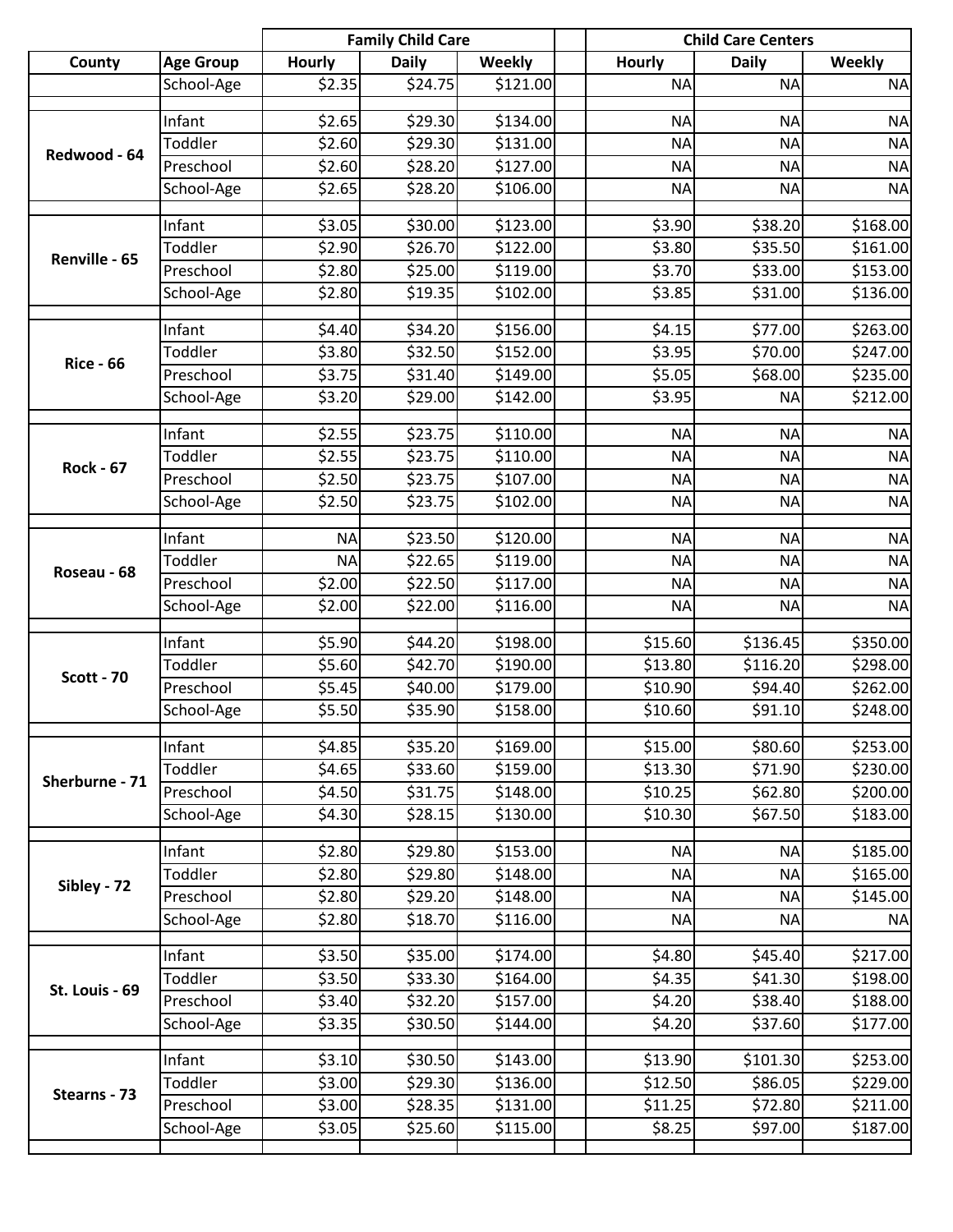|                        |                         |                    | <b>Family Child Care</b> |                    |                     | <b>Child Care Centers</b> |                        |
|------------------------|-------------------------|--------------------|--------------------------|--------------------|---------------------|---------------------------|------------------------|
| County                 | <b>Age Group</b>        | <b>Hourly</b>      | <b>Daily</b>             | <b>Weekly</b>      | <b>Hourly</b>       | <b>Daily</b>              | <b>Weekly</b>          |
|                        | Infant                  | \$2.95             | \$27.00                  | \$132.00           | <b>NA</b>           | \$90.00                   | \$228.00               |
|                        | Toddler                 | \$2.95             | \$25.80                  | \$129.00           | <b>NA</b>           | \$80.00                   | \$205.00               |
| Steele - 74            | Preschool               | \$2.85             | \$25.20                  | \$126.00           | <b>NA</b>           | \$75.00                   | \$187.00               |
|                        | School-Age              | \$2.70             | \$23.10                  | \$121.00           | <b>NA</b>           | \$70.00                   | \$167.00               |
|                        | Infant                  | \$2.45             | \$24.70                  | \$147.00           | <b>NA</b>           | \$36.00                   | \$180.00               |
|                        | Toddler                 | \$2.40             | \$24.20                  | \$147.00           | <b>NA</b>           | \$33.00                   | \$165.00               |
| Stevens - 75           | Preschool               | \$2.40             | \$23.85                  | \$142.00           | <b>NA</b>           | \$31.00                   | \$155.00               |
|                        | School-Age              | \$2.40             | \$23.85                  | \$138.00           | <b>NA</b>           | <b>NA</b>                 | <b>NA</b>              |
|                        | Infant                  | \$2.45             | \$25.75                  | \$127.00           | <b>NA</b>           | \$36.00                   | \$155.00               |
|                        | Toddler                 | \$2.40             | \$24.15                  | \$121.00           | <b>NA</b>           | \$34.00                   | \$138.00               |
| <b>Swift - 76</b>      | Preschool               | \$2.40             | \$24.15                  | \$121.00           | <b>NA</b>           | \$32.00                   | \$133.00               |
|                        | School-Age              | \$2.40             | \$24.40                  | \$95.00            | <b>NA</b>           | \$28.00                   | \$117.00               |
|                        | Infant                  | \$2.70             | \$26.70                  | \$125.00           | <b>NA</b>           | <b>NA</b>                 | <b>NA</b>              |
|                        | Toddler                 | \$2.65             | \$25.85                  | \$118.00           | <b>NA</b>           | <b>NA</b>                 | <b>NA</b>              |
| <b>Todd - 77</b>       | Preschool               | \$2.60             | \$24.20                  | \$116.00           | <b>NA</b>           | <b>NA</b>                 | <b>NA</b>              |
|                        | School-Age              | \$3.90             | \$24.40                  | \$111.00           | <b>NA</b>           | <b>NA</b>                 | <b>NA</b>              |
|                        | Infant                  | \$3.00             | <b>NA</b>                | <b>NA</b>          | <b>NA</b>           | <b>NA</b>                 | <b>NA</b>              |
|                        | Toddler                 | \$2.85             | <b>NA</b>                | <b>NA</b>          | <b>NA</b>           | <b>NA</b>                 | <b>NA</b>              |
| Traverse - 78          | Preschool               | \$2.85             | <b>NA</b>                | <b>NA</b>          | <b>NA</b>           | <b>NA</b>                 | <b>NA</b>              |
|                        | School-Age              | \$2.85             | <b>NA</b>                | <b>NA</b>          | <b>NA</b>           | <b>NA</b>                 | <b>NA</b>              |
|                        |                         |                    |                          |                    |                     |                           |                        |
|                        | Infant                  | \$3.60             | \$29.75                  | \$146.00           | <b>NA</b>           | \$45.15                   | \$226.00               |
| Wabasha - 79           | Toddler                 | $\overline{$}3.50$ | \$28.55                  | \$142.00           | <b>NA</b>           | \$42.60                   | \$213.00               |
|                        | Preschool               | \$3.50             | \$28.00                  | \$140.00           | \$5.00              | \$38.30                   | \$189.00               |
|                        | School-Age              | \$3.60             | \$27.25                  | \$137.00           | \$5.00              | \$36.05                   | \$160.00               |
|                        | Infant                  | \$3.00             | \$26.15                  | \$127.00           | <b>NA</b>           | <b>NA</b>                 | \$169.00               |
|                        | Toddler                 | \$3.00             | \$25.75                  | \$124.00           | NA)                 | \$31.00                   | \$153.00               |
| Wadena - 80            | Preschool               | \$2.90             | \$25.20                  | \$122.00           | <b>NA</b>           | \$29.00                   | \$141.00               |
|                        | School-Age              | \$2.80             | \$24.40                  | \$105.00           | \$2.80              | \$29.00                   | \$119.00               |
|                        | Infant                  | \$2.85             | \$30.75                  | \$143.00           | \$4.50              | <b>NA</b>                 | \$187.00               |
|                        | Toddler                 | \$2.85             | \$28.40                  | \$138.00           | \$4.50              | <b>NA</b>                 | \$177.00               |
| Waseca - 81            | Preschool               | \$2.85             | \$27.70                  | \$132.00           | \$4.50              | <b>NA</b>                 | \$167.00               |
|                        | School-Age              | \$2.80             | \$27.90                  | \$130.00           | \$4.50              | <b>NA</b>                 | \$165.00               |
|                        | Infant                  | \$7.40             | \$44.40                  | \$191.00           | \$17.20             | \$118.50                  | \$362.00               |
|                        | Toddler                 | \$7.10             | \$42.10                  | \$184.00           | \$15.20             | \$104.00                  | \$320.00               |
| <b>Washington - 82</b> | Preschool               | \$6.85             | \$40.80                  | \$175.00           | \$13.80             | \$88.15                   | \$282.00               |
|                        | School-Age              | \$6.90             | \$37.80                  | \$160.00           | \$11.75             | \$77.30                   | \$258.00               |
|                        |                         |                    |                          |                    |                     |                           |                        |
|                        | Infant                  | \$2.50             | \$20.00                  | \$88.00            | \$3.10              | <b>NA</b>                 | <b>NA</b>              |
| Watonwan - 83          | Toddler                 | \$2.55             | \$20.00                  | \$88.00            | \$3.00              | <b>NA</b>                 | <b>NA</b>              |
|                        | Preschool<br>School-Age | \$2.55<br>\$2.45   | \$20.00<br><b>NA</b>     | \$75.00<br>\$45.00 | \$3.00<br><b>NA</b> | <b>NA</b><br><b>NA</b>    | <b>NA</b><br><b>NA</b> |
|                        |                         |                    |                          |                    |                     |                           |                        |
|                        | Infant                  | \$2.45             | \$24.50                  | \$126.00           | <b>NA</b>           | <b>NA</b>                 | \$170.00               |
|                        | Toddler                 | \$2.45             | \$24.50                  | \$123.00           | <b>NA</b>           | <b>NA</b>                 | \$150.00               |
| Wilkin - 84            | Preschool               | \$2.45             | \$20.00                  | \$119.00           | <b>NA</b>           | <b>NA</b>                 | <b>NA</b>              |